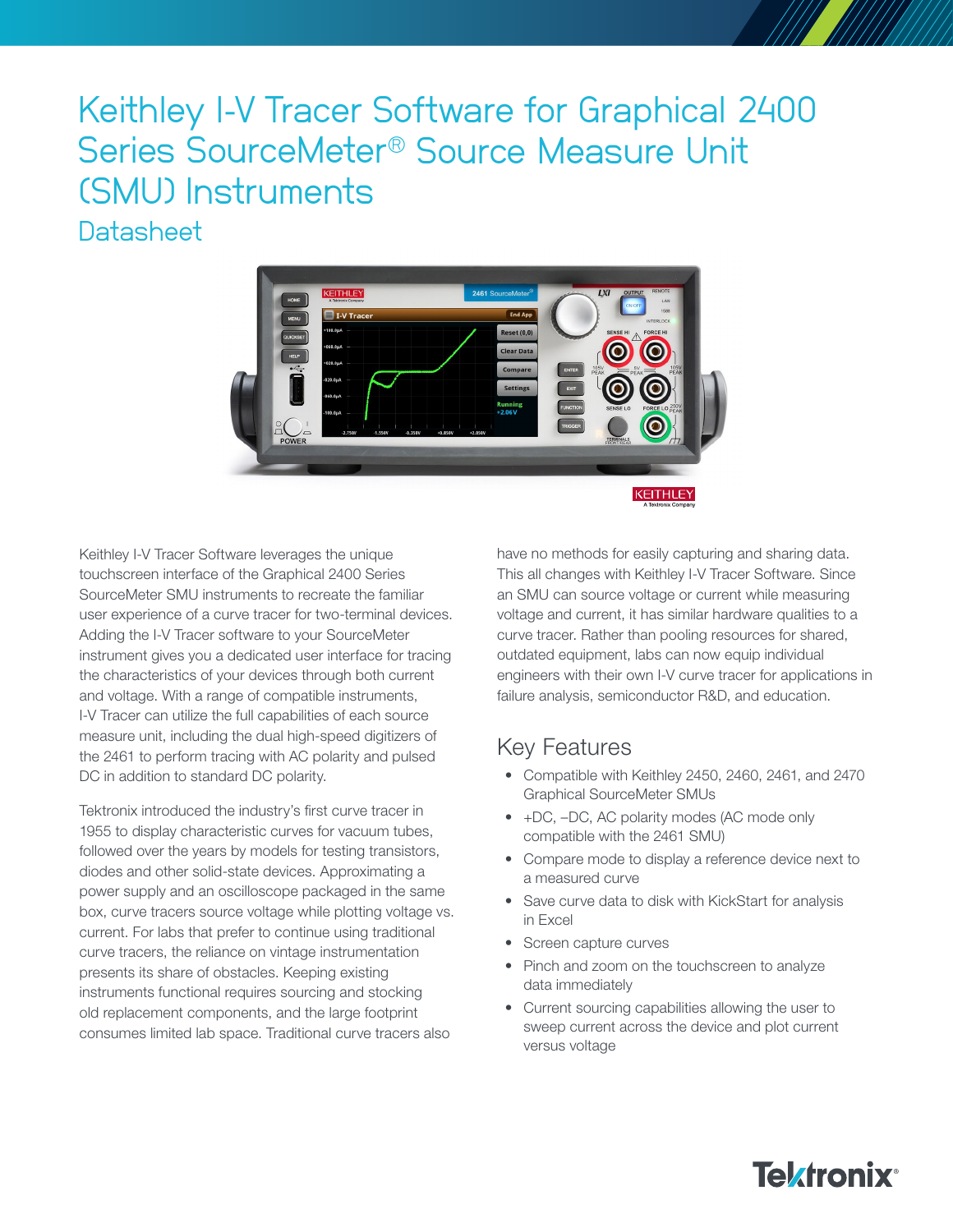#### Familiar Capability

A functional successor to Tektronix landmark curve tracers like the 576 and 370A, I-V Tracer with Keithley SourceMeter instruments offers the first modern alternative to those who love the direct control a curve tracer offers at a fraction the size of a classic curve tracer. Add a simple desktop solution rather than searching for overpriced repair parts or replacements for aging curve tracers.

#### User Interface allowing for precise sweeps

The front panel knob gives you real time control of your I-V curve, responding to the speed of your turn and dynamically adjusting as you pinch-and-zoom in and out of the graph. Increase scrutiny of curve anomalies like breakdown and turn-on behavior of diodes while accelerating through predictable sections, all in the same graph without taking your eyes off the data.

### Increase efficiency in the R&D lab

Enjoy traditional curve tracer functionality while equipping individual engineers with their own I-V curve tracer, rather than pooling resources for shared, outdated equipment. Keithley SourceMeter instruments are highly portable and easily fit on benches next to laptops and digital multimeters (DMMs). While I-V Tracer is installed, you retain the full source, sink, and measure capabilities of Keithley SourceMeter instruments with the functionality of a curve tracer just a click away. The modern interface allows easy export of curves via screenshots or CSV.

#### The perfect engineering teaching solution

Curve tracers were long considered a must-have in engineering classrooms for their simplicity in allowing students to directly apply their learning to electrical devices. I-V Tracer with a Keithley SMU offers the same benefit, giving real-time, direct control to students allowing them to experiment themselves and solidify understanding on a wide range of electronics. At the same time, you keep the incredible power of your SourceMeter instrument for use in lab exercises, with the capabilities of a highly sensitive ammeter, precision voltage and current source, electronic load, and more. Give students the experience they need on up-to-date equipment with modern capabilities.



I-V Tracer Software offers a modern alternative to traditional curve tracers



Use the front panel knob to see your data more clearly.



Using I-V Tracer Software means engineers no longer need to share outdated equipment.



I-V Tracer offers an ideal engineering teaching solution.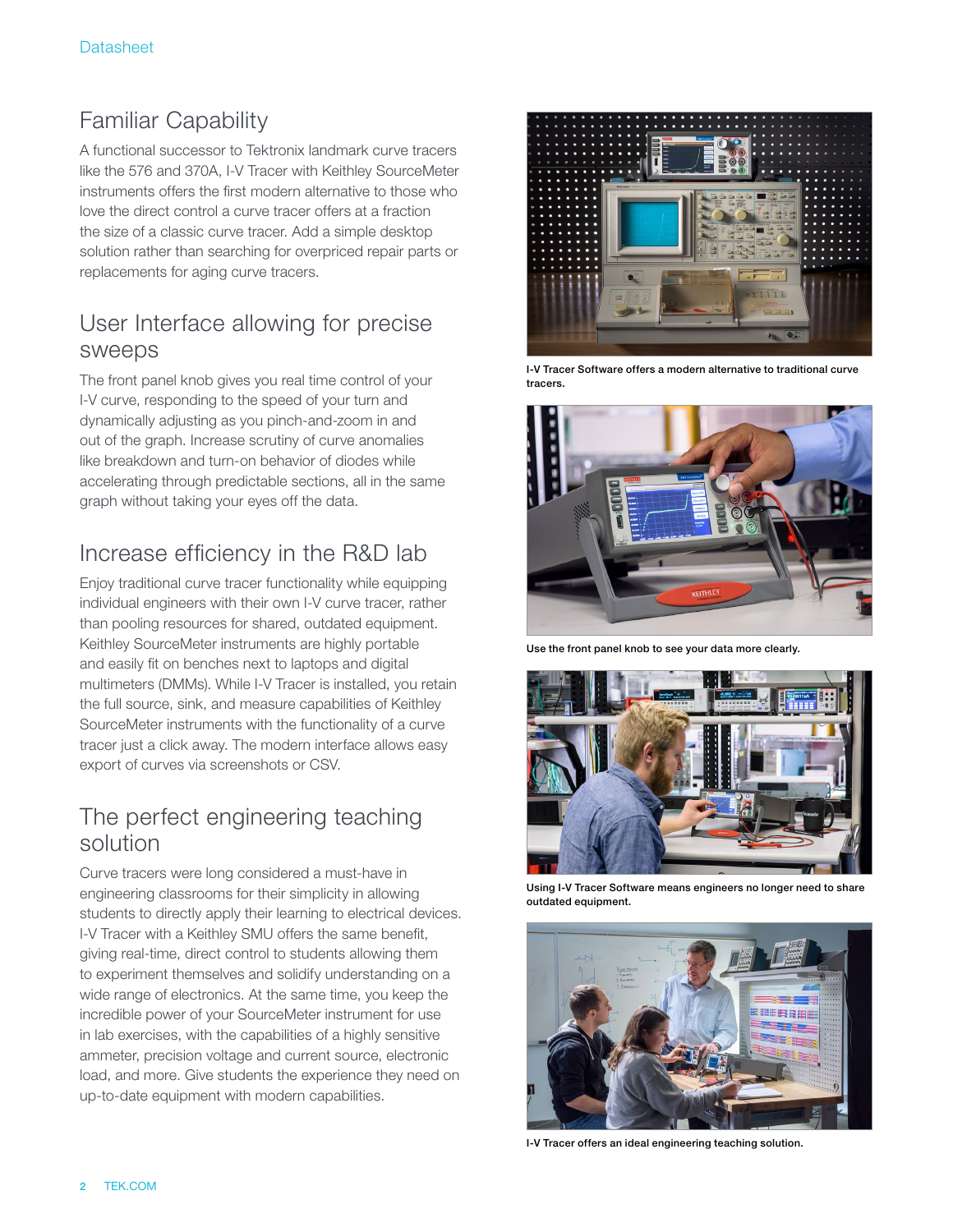#### **Specifications**

Compatible SMU instruments for I-V Tracer 2450, 2460, 2461, 2470

Instrument Performance when using I-V Tracer

| Model | Max Voltage (V) | Max Current (A) | Max Power (W) | <b>Min Current</b><br>Resolution | <b>Notes</b>                                            |
|-------|-----------------|-----------------|---------------|----------------------------------|---------------------------------------------------------|
| 2450  | 200             |                 | 20            | 10fA                             |                                                         |
| 2460  | 100             |                 | 100           | pA                               |                                                         |
| 2461  | 100             |                 | 100           | 1pA                              | AC mode, Pulse mode.<br>10 A pulse region not available |
| 2470  | 1000            |                 | 20            | 10fA                             |                                                         |

**Source Measure Unit Power Envelopes**



Please refer to each model's datasheet for complete instrument specifications.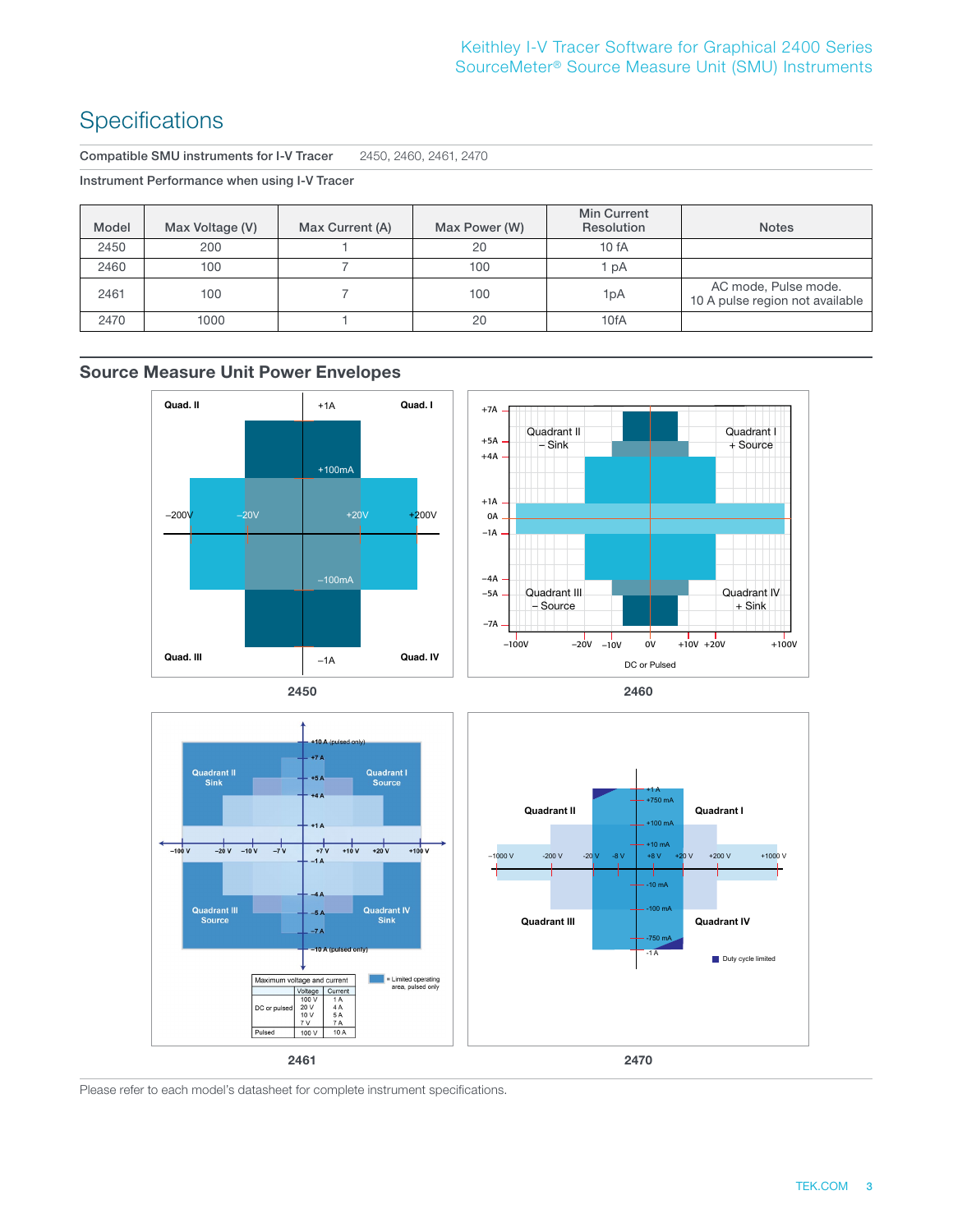## Ordering Information

| KICKSTARTNL-ACT1 | Single license I-V Tracer App pack for one Source Measure Unit   |
|------------------|------------------------------------------------------------------|
| KICKSTARTNL-ACT3 | Three license I-V Tracer App pack for three Source Measure Units |
| KICKSTARTNL-ACT5 | Five license I-V Tracer App pack for five Source Measure Units   |
| 2450             | 200 V, 1 A, 20 W SourceMeter Instrument                          |
| 2460             | 100 V, 7 A, 100 W SourceMeter Instrument                         |
| 2461             | 100 V, 10 A, 1000 W SourceMeter Instrument                       |
| 2470             | 1000 V, 1 A, 20 W SourceMeter SMU Instrument                     |

#### Available Services

| <b>Extended Warranties</b> |                                             |  |
|----------------------------|---------------------------------------------|--|
| 24xx-EW                    | 1 Year Factory Warranty extended to 2 years |  |
| 24xx-3Y-EW                 | 1 Year Factory Warranty extended to 3 years |  |
| 24xx-5Y-EW                 | 1 Year Factory Warranty extended to 5 years |  |

### Calibration Contracts

| $C/24xx-3Y-STD$ | 3 Calibrations within 3 years                                                           |  |
|-----------------|-----------------------------------------------------------------------------------------|--|
| $C/24xx-5Y-STD$ | 5 Calibrations within 5 years                                                           |  |
| C/24xx-3Y-DATA  | 3 Calibrations within 3 years and includes calibration data before and after adjustment |  |
| C/24xx-5Y-DATA  | 5 Calibrations within 5 years and includes calibration data before and after adjustment |  |
| C/24xx-3Y-17025 | 3 ISO-17025 accredited calibrations within 3 years                                      |  |
| C/24xx-5Y-17025 | 5 ISO-17025 accredited calibrations within 5 years                                      |  |

# Warranty Information

| <b>Warranty Summary</b>  | This section summarizes the warranties of the 24xx. For complete warranty information, refer to the 24xx<br>Reference Manual. Any portion of the product that is not manufactured by Keithley is not covered by this<br>warranty and Keithley will have no duty to enforce any other manufacturer's warranties.                                                                                                                                                                                                                                                                                   |
|--------------------------|---------------------------------------------------------------------------------------------------------------------------------------------------------------------------------------------------------------------------------------------------------------------------------------------------------------------------------------------------------------------------------------------------------------------------------------------------------------------------------------------------------------------------------------------------------------------------------------------------|
| <b>Hardware Warranty</b> | Keithley Instruments, Inc. warrants the Keithley manufactured portion of the hardware for a period of one<br>year from defects in materials or workmanship; provided that such defect has not been caused by use of<br>the Keithley hardware which is not in accordance with the hardware instructions. The warranty does not<br>apply upon any modification of Keithley hardware made by the customer or operation of the hardware<br>outside the environmental specifications.                                                                                                                  |
| <b>Software Warranty</b> | Keithley warrants for the Keithley produced portion of the software or firmware will conform in all material<br>respects with the published specifications for a period of ninety (90) days; provided the software is used on<br>the product for which it is intended in accordance with the software instructions. Keithley does not warrant<br>that operation of the software will be uninterrupted or error-free, or that the software will be adequate for<br>the customer's intended application. The warranty does not apply upon any modification of the software<br>made by the customer. |